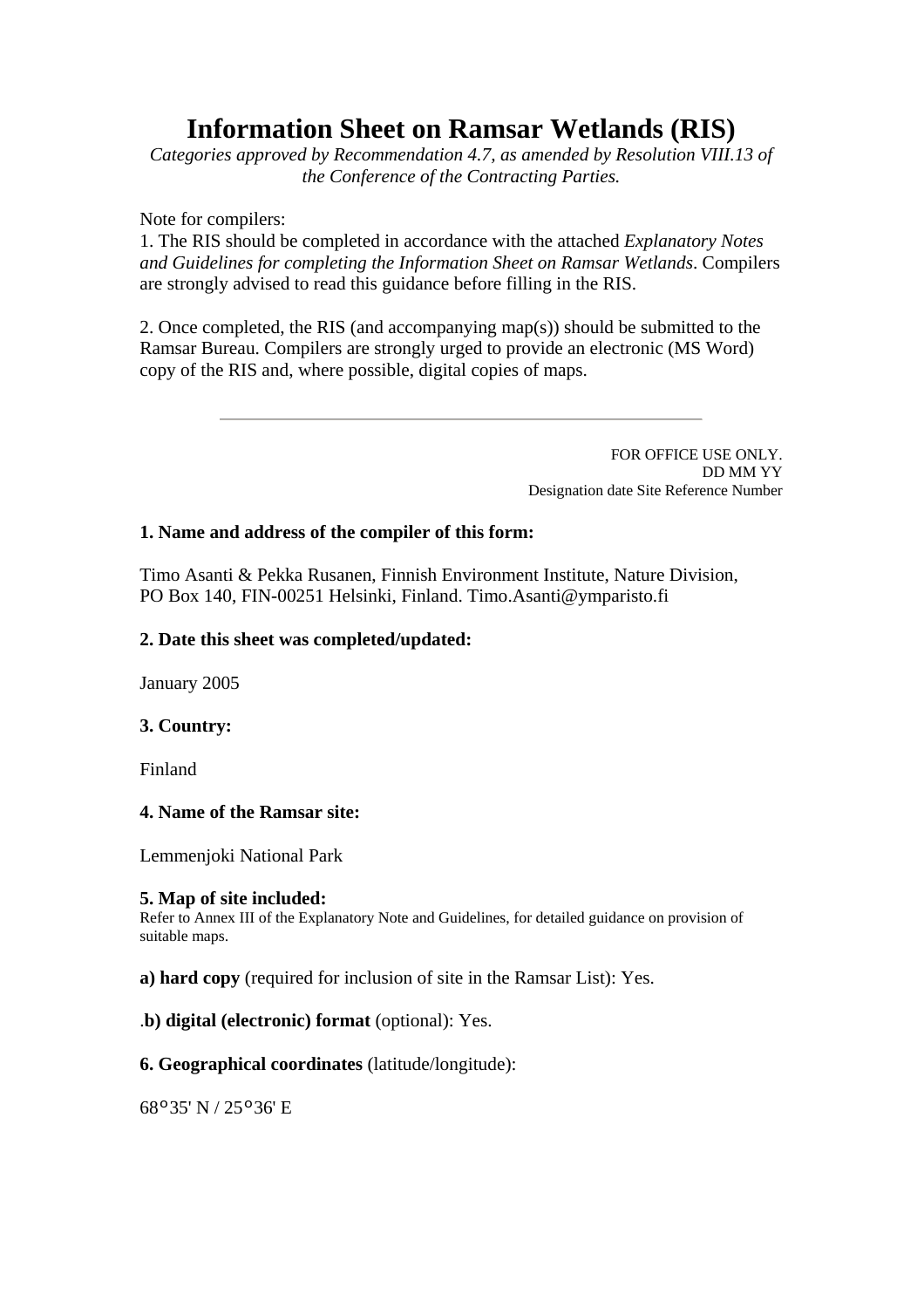**7. General location:** Include in which part of the country and which large administrative region(s), and the location of the nearest large town.

The unbroken area is situated in northwestern part of the province of Lapland, in the municipalities of Inari and Kittilä, 24 km west of Inari village. The area is restricted to Norway in the west. The municipalities (23 422 sq.km of land) have ca. 13 200 residents.

**8. Elevation:** (average and/or max. & min.)

600–147 m, mean 319 m.

**9. Area:** (in hectares)

285 990 ha

#### **10. Overview:**

Provide a short paragraph giving a summary description of the principal ecological characteristics and importance of the wetland.

Lemmenjoki is Finland's largest National Park and one of Europe's most extensive roadless and uninhabited wilderness areas. The Park is an important conservation area of northern mire, riverine and forest ecosystems. All the mire types of northern Forest Lapland can be found in the area.

# **11. Ramsar Criteria:**

Circle or underline each Criterion applied to the designation of the Ramsar site. See Annex II of the *Explanatory Notes and Guidelines* for the Criteria and guidelines for their application (adopted by Resolution VII.11).

1, 2, 4 & 8



# **12. Justification for the application of each Criterion listed in 11. above:**

Provide justification for each Criterion in turn, clearly identifying to which Criterion the justification applies (see Annex II for guidance on acceptable forms of justification).

1) A unique example of natural wetland types (dominated by peatlands and rivers) in the EU Alpine region, including 3 priority natural wetland habitat types included in Annex I of the EU Habitats Directive (aapa mires, bog woodland, palsa mires).

2) 6 nationally threatened bird species, 2–3 nationally (1 globally) threatened mammal species, 1 nationally threatened fish species, 4 nationally threatened vascular plant species.

Vascular plants of the EU Habitats Directive Annex II include buttercup species *Ranunculus lapponicus* and Marsh Saxifrage (*Saxifraga hirculus*).

Threatened raptor species include several pairs of Gyr Falcon (*Falco rusticolus*) (EN in Finnish Red List), Peregrine Falcon (*F. peregrinus*) (EN), White-tailed Eagle (*Haliaeetus albicilla*) (VU), Golden Eagle (*Aquila chrysaetos*) (VU) and Merlin (*F. columbarius*) (VU) – all included in the Bird directive Annex I. Scarce species of the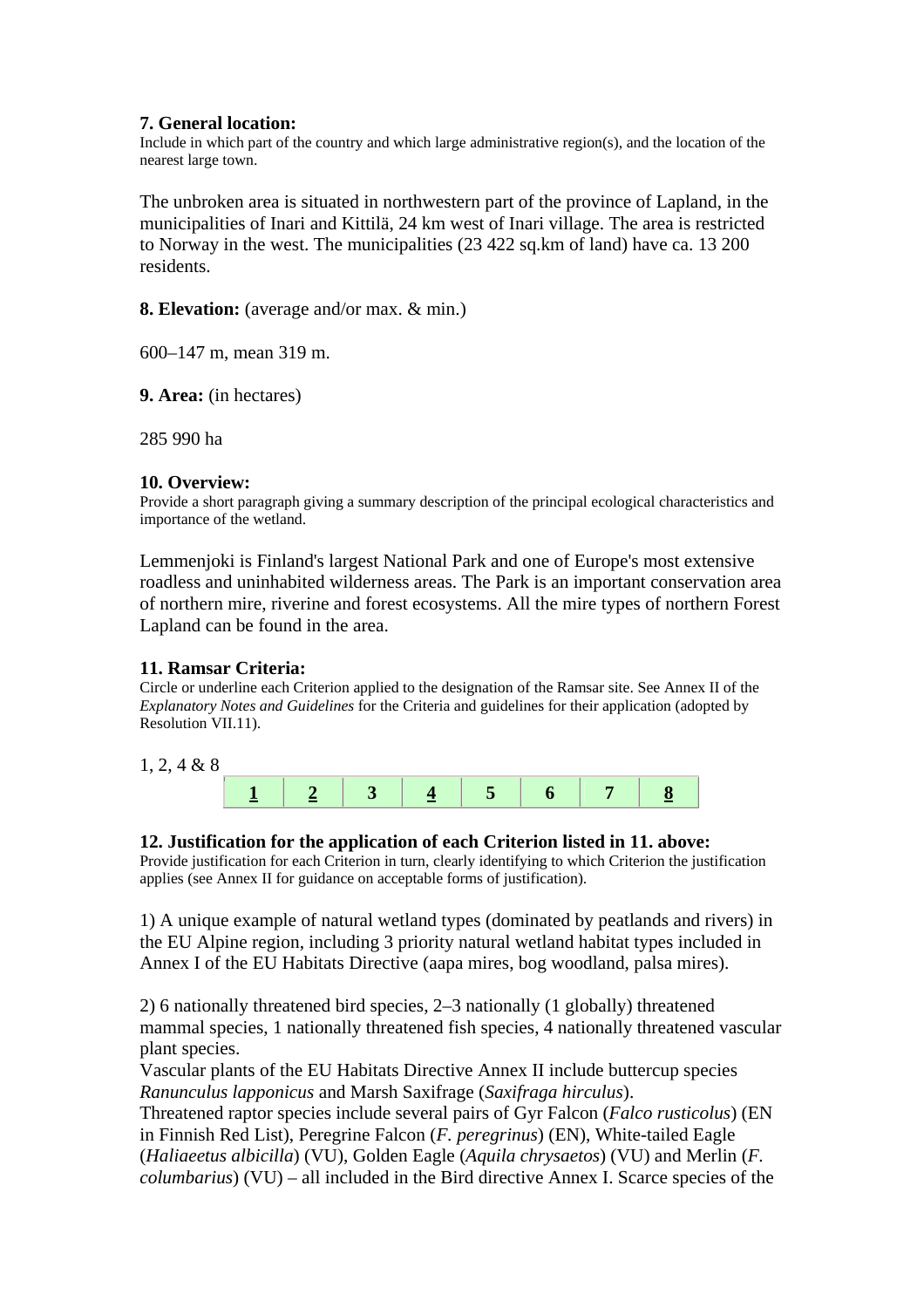Bird Directive include e.g. Red-throated Diver (*Gavia stellata*), Whooper Swan (*Cygnus cygnus*), Smew (*Mergus albellus*), Hen Harrier (*Circus cyaneus*), Osprey (*Pandion haliaetus*), Crane (*Grus grus*), Dotterel (*Charadrius morinellus*), Bar-tailed Godwit (*Limosa lapponica*) and Short-eared Owl (*Asio flammeus*). Threatened mammals living in the Park include Wolverine (*Gulo gulo*) (ENin Finland, globally VU A2c IUCN Red List) as well as Arctic Foxes (*Alopex lagopus*) (CR) and Otter (*Lutra lutra*) as species of the EU Habitats Directive Annex II.

4) Temminck's Stint (*Calidris temminckii*) (VU) breeds regularly in the area. About 29 species of the EU Bird Directive Annex I breed in the area, including significant populations of Golden Plover (*Pluvialis apricaria*), Wood Sandpiper (*Tringa glareola*) and Bluethroat (*Luscinia svecica*) with thousands of pairs, and Capercaillie (*Tetrao urogallus*), Ruff (*Philomachus pugnax*), Red-necked Phalarope (*Phalaropus lobatus*) and Three-toed Woodpecker (*Picoides tridactylus*) with hundreds of pairs.

Bird list (Status in Finnish Red List, BD=Birds Directive Annex I, FRS=Finland's Responsibility Species):

Breeding grouses, waders, wetland passerines and/or valuable species (woodpeckers– passerines), pairs, minimum estimation (based on line transect counts): Willow Grouse (*Lagopus lagopus*) >3700, Capercaillie (*Tetrao urogallus*) >2900 (NT, BD, FRS), Ringed Plover (*Charadrius hiaticula*) >150, Dotterel (*Charadrius morinellus*) >900 (NT, BD), Golden Plover (*Pluvialis apricaria*) >2300 (BD), Broad-billed Sandpiper (*Limicola falcinellus*) >1150 (NT, FRS), Ruff (*Philomachus pugnax*) >120 (NT, BD), Jack Snipe (*Lymnocryptes minimus*) >250 (FRS), Snipe (*Gallinago gallinago*) >1000, Whimbler (*Numenius phaeopus*) >450 (FRS), Spotted Redshank (*Tringa erythropus*) >600 (FRS), Greenshank (*Tringa nebularia*) >500 (FRS), Green Sandpiper (*Tringa ochropus*) >100, Wood Sandpiper (*Tringa glareola*) >4000 (BD, FRS), Common Sandpiper (*Actitis hypoleucos*) >200 (FRS), Red-necked Phalarope (*Phalaropus lobatus*) >1500 (BD), Cuckoo (*Cuculus canorus*) >500 (NT), Wryneck (*Jynx torquilla*) >150 (VU), Three-toed Woodpecker (*Picoides tridactylus*) >500 (NT, BD, FRS), Meadow Pipit (*Anthus pratensis*) >12 000, Yellow Wagtail (*Motacilla flava*) >12 000, Bluethroat (*Luscinia svecica*) >4800 (BD), Whinchat (*Saxicola rubetra*) >350 (NT), Wheatear (*Oenanthe oenanthe*) >4000 (NT), Sedge Warbler (*Acrocephalus schoenobaenus*) >300, Siberian Tit (*Parus cinctus*) >1650 (NT), Siberian Jay (*Perisoreus infaustus*) >1700 (NT, FRS), Pine Grosbeak (*Pinicola enucleator*) >1200 (FRS), Lapland Bunting (*Calcarius lapponicus*) >950, Rustic Bunting (*Emberiza rustica*) >150, Reed Bunting (*Emberiza schoeniclus*) >3700.

8) The fish population includes Salmon (*Salmo salar*) (EN, IUCN Red List)

**13. Biogeography** (required when Criteria 1 and/or 3 and /or certain applications of Criterion 2 are applied to the designation):

Name the relevant biogeographic region that includes the Ramsar site, and identify the biogeographic regionalisation system that has been applied.

#### **a) biogeographic region:**

Northern boreal and (western part) Fjeld Lapland birch forest vegetation zones.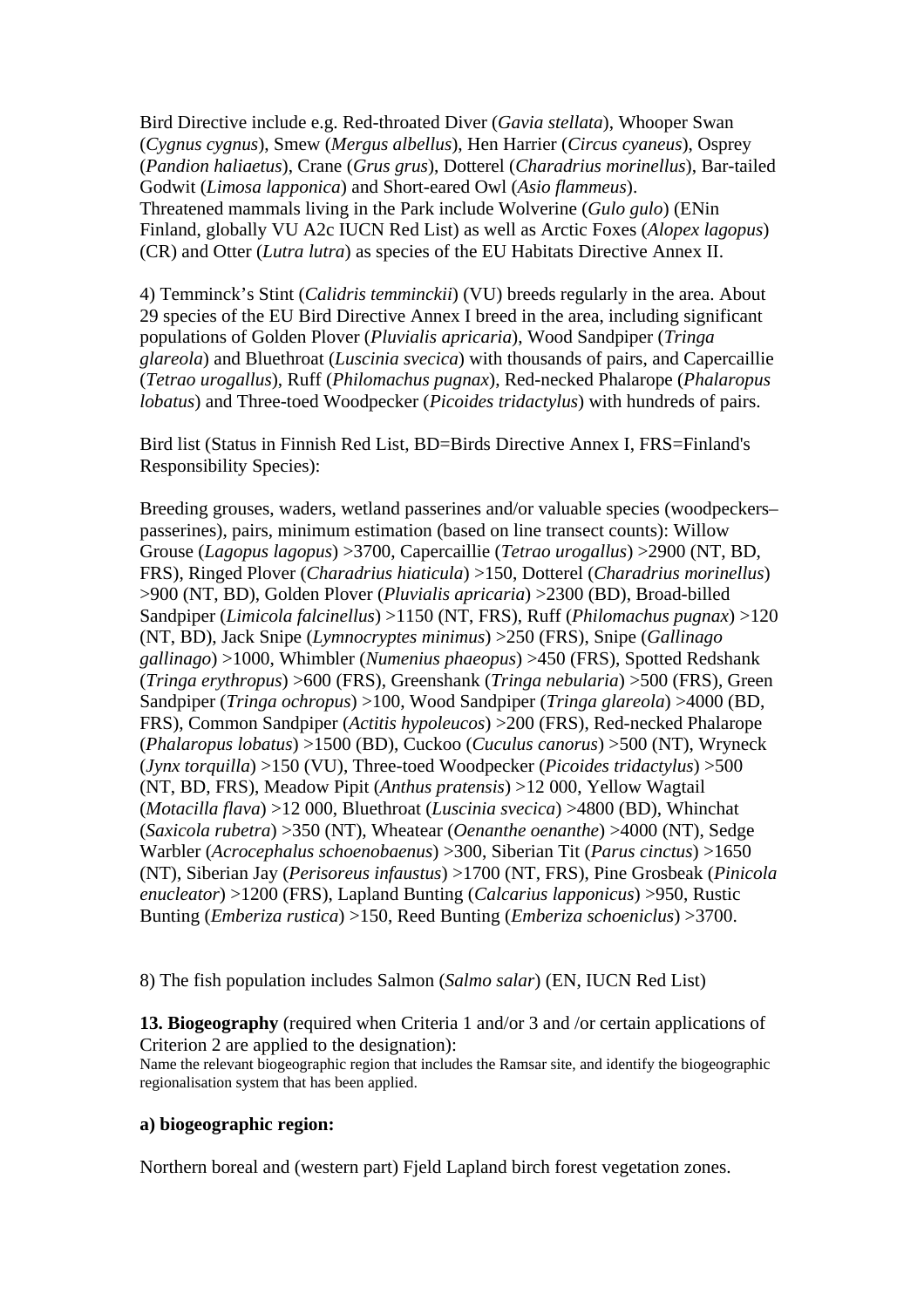# **b) biogeographic regionalisation scheme** (include reference citation):

Etelä-Suomen ja Pohjanmaan metsien suojelun tarve-työryhmä. Puheenjohtaja: Ruuhijärvi, R., Sihteerit: Kuusinen, M., Raunio, A. and Eisto, K. 2000. Metsien suojelun tarve Etelä-Suomessa ja Pohjanmaalla. Etelä-Suomen ja Pohjanmaan metsien suojelun tarve-työryhmän mietintö. Suomen ympäristö 437. Ympäristöministeriö. Helsinki.

Working group on the need for forest protection in southern Finland and Ostrobothnia. Chairman Ruuhijärvi, R., Secretaries Kuusinen, M., Raunio, A. and Eisto, K. 2000. Forest protection in southern Finland and Ostrobothnia. The Finnish Environment 437. Ministry of the Environment.

# **14. Physical features of the site:**

Describe, as appropriate, the geology, geomorphology; origins - natural or artificial; hydrology; soil type; water quality; water depth, water permanence; fluctuations in water level; tidal variations; downstream area; general climate, etc.

**Geology:** Geochemically included in Greenstone area and in Lapland granulite zone. Bedrock is very variable and composed of e.g. garnet-bearing paragneiss, tonalitetrondhjemite-granodioritic gneiss and migmatite, mafic metavolcanic rocks, granite and granodiorite with gneissic inclusions, quartzite, arkosite and mica schist. **Origins:** Natural

**Hydrology:** Aapa mires dependent on ground or surface waters.

**Soil type:** Mainly glacigenic ground moraine, peat and bedrock terrain, also glacifluvial gravel and sand in river valleys and smaller areas of boulder fields and hummocky moraine.

**Water quality:** General quality excellent in largest rivers. Mire waters dystrophic. **Depth of water:** Mostly shallow. Water-level high in spring because of melting snow.

**Climate:** Duration of growing season ca. 120 days, mean annual temperature ca. –2 ºC, mean annual rainfall ca. 450 mm. Ice- and snow-covered normally from mid October to late May. Northern boreal and (western part) Fjeld Lapland birch forest vegetation zones.

# **15. Physical features of the catchment area:**

Describe the surface area, general geology and geomorphological features, general soil types, general land use, and climate (including climate type).

The climate and general geological features are much the same in the catchment areas as in the Ramsar sites. Look partly chapter 14. Data not available.

# **16. Hydrological values:**

Describe the functions and values of the wetland in groundwater recharge, flood control, sediment trapping, shoreline stabilization, etc.

Virgin aapa mires play an important role in maintenance of water quality and in flood control.

# **17. Wetland Types**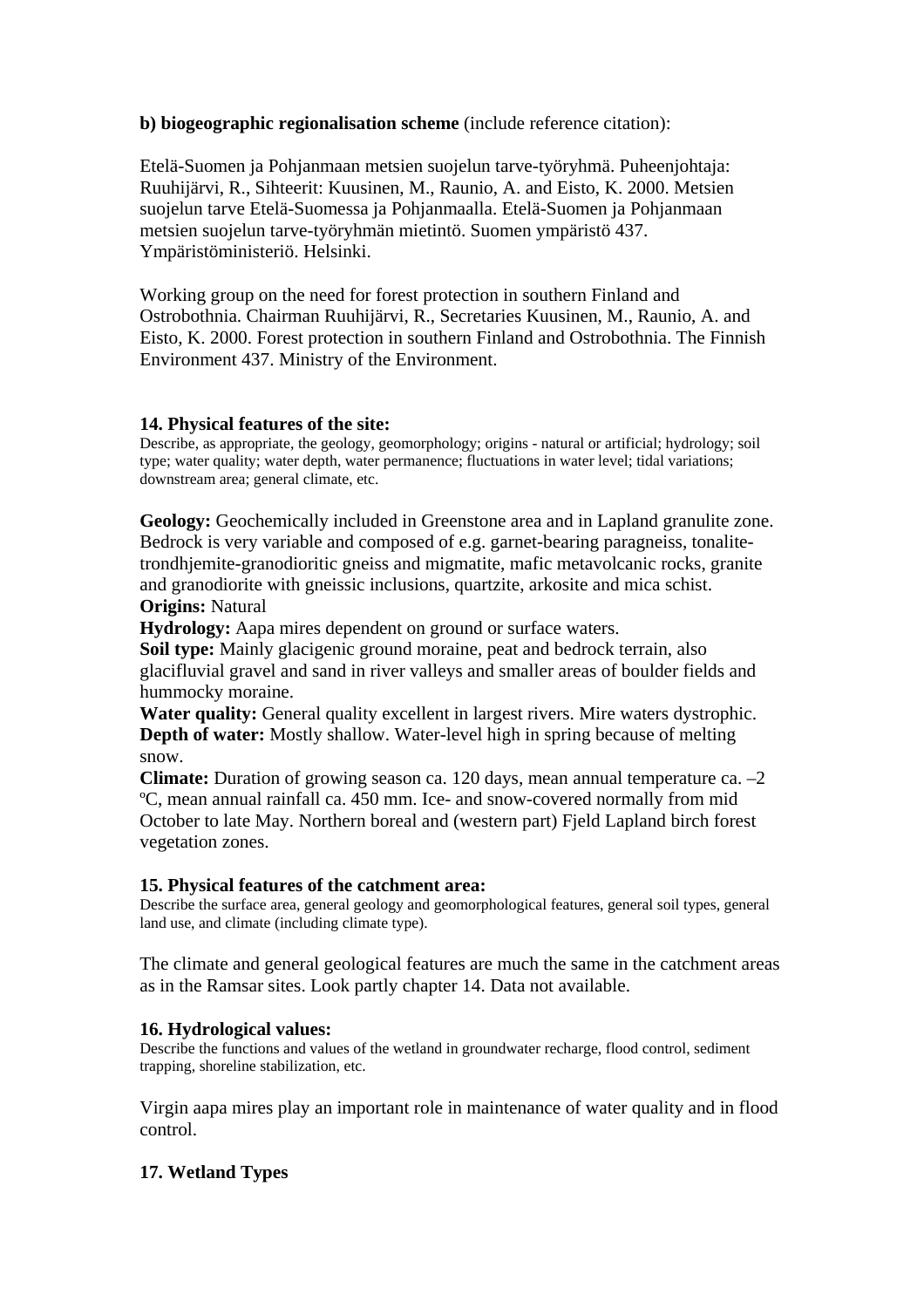#### **a) presence:**

Circle or underline the applicable codes for the wetland types of the Ramsar "Classification System for Wetland Type" present in the Ramsar site. Descriptions of each wetland type code are provided in Annex I of the *Explanatory Notes & Guidelines*.

#### **Marine/coastal:**



# **Inland:** U, Xp, O, Tp, M, Xf, W, Ts & Y



#### **Human-made:**

#### **b) dominance:**

List the wetland types identified in a) above in order of their dominance (by area) in the Ramsar site, starting with the wetland type with the largest area.

- U Non-forested peatlands
- Xp Forested peatlands
- O Permanent freshwater lakes
- Tp Permanent freshwater pools
- M Permanent rivers and streams
- Xf Seasonally flooded forests
- W Shrub-dominated wetlands
- Ts Seasonal freshwater pools
- Y Freshwater springs

#### **18. General ecological features:**

Provide further description, as appropriate, of the main habitats, vegetation types, plant and animal communities present in the Ramsar site.

The site represents the Mire vegetation region of Northern aapa mires. The area includes ca. 75 000 ha of mires and ca. 3 400 ha of water. The mire complexes reach up to several thousand hectares in size. The largest mires are in the southern part between the rivers Repojoki and Lemmenjoki and beside the upper tributaries of River Ivalojoki. Repokaira is composed of uplands characterized by Mountain Birch (*Betula pubescens* ssp. *czerepanovii*), and the mires have a special character with barren heaths and numerous small waterbodies. Extensive open mires spread out between forest ridges on both sides of River Ivalojoki. In these mires grassy flarks are well developed, characterized by extensive growths of the cotton-grass species *Eriophorum russoleum*. The largest (ca. 4 000 ha) continuous mire area is the barren, hummocky raised bog of Naskama-aapa, which extends to the southern margins of the Park. Blanket mires occur everywhere on the hill-slopes of river valleys, and the springs are accompanied by rich fen-like mires.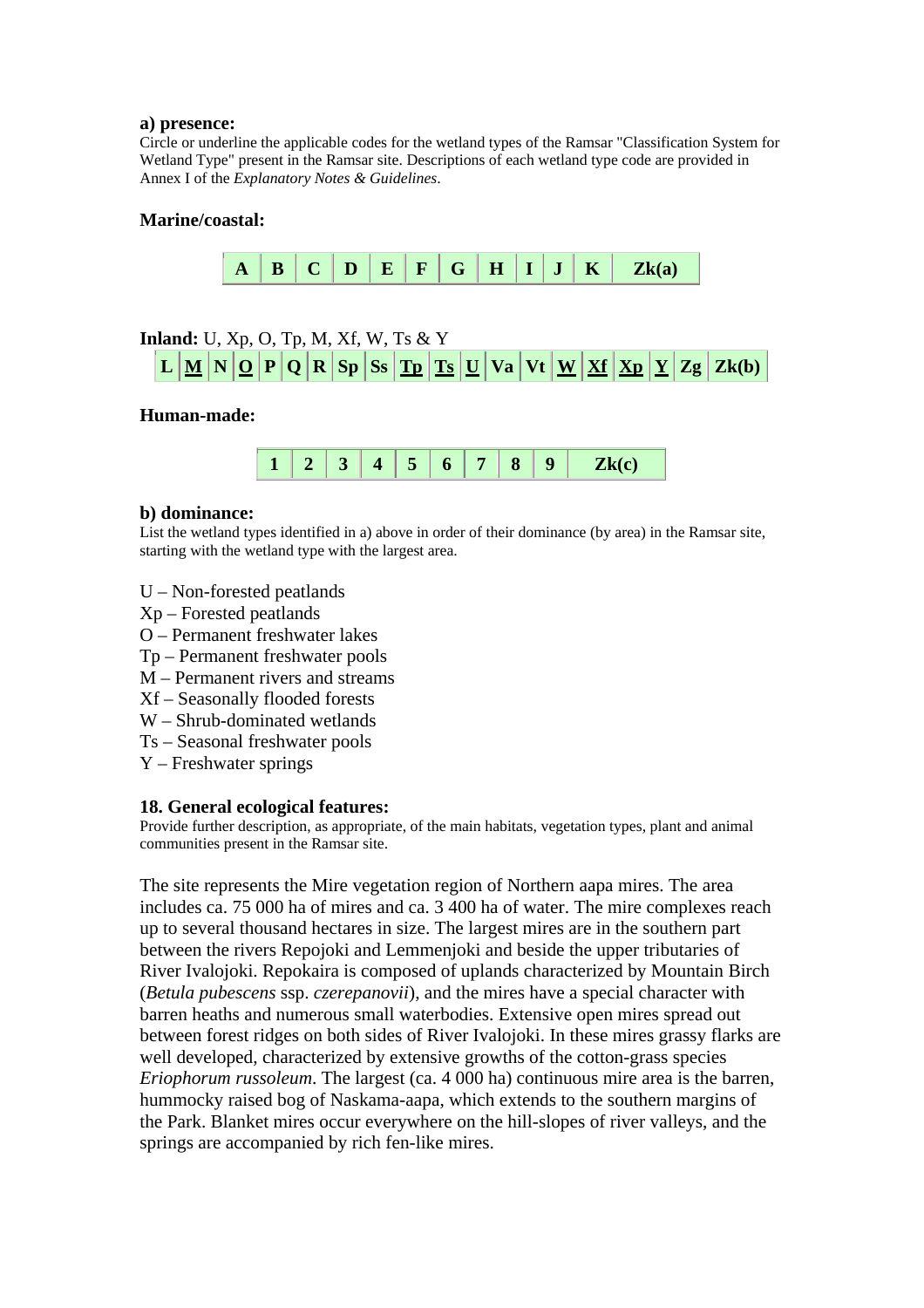The central part of the National Park is dominated by the more than 70 km long River Lemmenjoki and the Maarestatunturi and Viipustunturi fjeld clusters surrounding it. The high fell plateau is crossed by several river valleys, of which the mightiest is the 20 km long Lemmenjoki Valley. The western part of the Park is bordered by the steeply profiled line of Kietsimätunturit Fjelds. The area is rich of lakes and ponds. Old, open and mossy forests of Spruce (*Picea abies*) are abundant in southern parts of the Park. The northern limit of Spruce crosses the southern section of the Park, and the ridges between rivers in the northern parts are dominated by old-growth forests of Pine (*Pinus sylvestris*). The western and northwestern parts lack coniferous forest and Mountain Birch is the only tree species. The river banks are characterized by alluvial meadows with extensive growths of willow (*Salix* spp.).

#### **19. Noteworthy flora:**

Provide additional information on particular species and why they are noteworthy (expanding as necessary on information provided in 12. Justification for the application of the Criteria) indicating, e.g., which species/communities are unique, rare, endangered or biogeographically important, etc. *Do not include here taxonomic lists of species present - these may be supplied as supplementary information to the RIS.*

Threatened vascular plant species (VU in Finnish Red List) include Alpine Arnica (*Arnica angustifolia*), sedge species *Carex heleonastes*, Boreal Fleabane (*Erigeron borealis*) and Marsh Saxifrage (*Saxifraga hirculus*). Vascular plants of the EU Habitats Directive Annex II also include buttercup species *Ranunculus lapponicus*.

#### **20. Noteworthy fauna:**

Provide additional information on particular species and why they are noteworthy (expanding as necessary on information provided in 12. Justification for the application of the Criteria) indicating, e.g., which species/communities are unique, rare, endangered or biogeographically important, etc., including count data. *Do not include here taxonomic lists of species present - these may be supplied as supplementary information to the RIS.*

Threatened raptor species include several pairs of Gyr Falcon (*Falco rusticolus*) (EN in Finnish Red List), Peregrine Falcon (*F. peregrinus*) (EN), White-tailed Eagle (*Haliaeetus albicilla*) (VU), Golden Eagle (*Aquila chrysaetos*) (VU) and Merlin (*F. columbarius*) (VU). Temminck's Stint (*Calidris temminckii*) (VU) breeds regularly in the area. Ca. 29 species of the EU Bird Directive Annex I breed in the area, including significant populations of Golden Plover (*Pluvialis apricaria*), Wood Sandpiper (*Tringa glareola*) and Bluethroat (*Luscinia svecica*) with thousands of pairs, and Capercaillie (*Tetrao urogallus*), Ruff (*Philomachus pugnax*), Red-necked Phalarope (*Phalaropus lobatus*) and Three-toed Woodpecker (*Picoides tridactylus*) with hundreds of pairs. Scarce species include e.g. Red-throated Diver (*Gavia stellata*), Whooper Swan (*Cygnus cygnus*), Smew (*Mergus albellus*), Hen Harrier (*Circus cyaneus*), Osprey (*Pandion haliaetus*), Crane (*Grus grus*), Dotterel (*Charadrius morinellus*), Bar-tailed Godwit (*Limosa lapponica*) and Short-eared Owl (*Asio flammeus*). A strong population of Willow Grouse (*Lagopus lagopus*) (important game bird) inhabits the area. Important populations of Finland's responsibility species also include several hundreds of pairs of e.g. Siberian Jays (*Perisoreus infaustus*).

Threatened mammals living in the Park include Wolf (*Canis lupus*) (EN) and Wolverine (*Gulo gulo*) (EN, globally VU). A few Arctic Foxes (*Alopex lagopus*) (CR) may still wander in the area. Species of the EU Habitats Directive Annex II also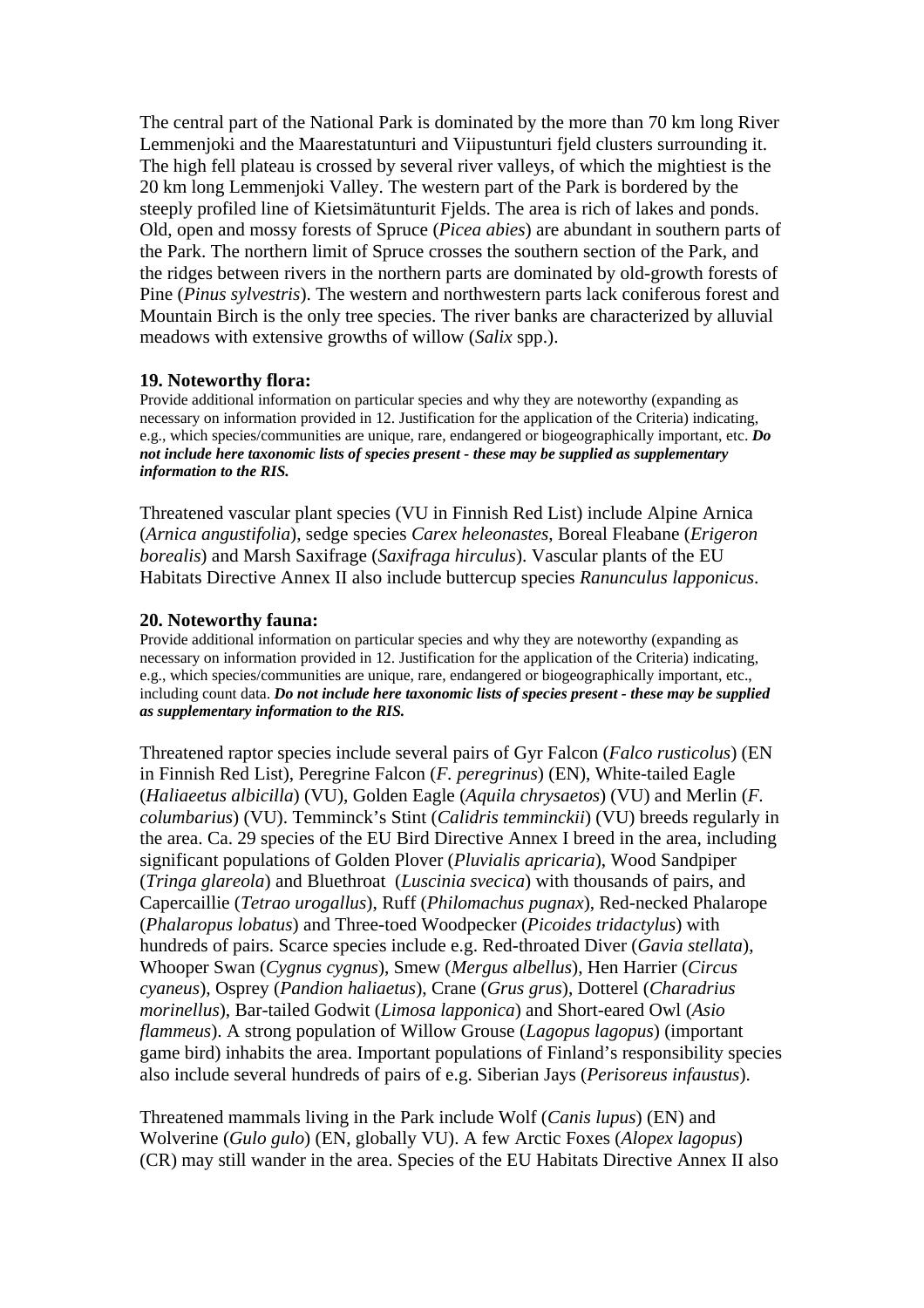include Brown Bear (*Ursus arctos*), Lynx (*Lynx lynx*) and Otter (*Lutra lutra*). Fish include Salmon (*Salmo salar*) (EN).

# **21. Social and cultural values:**

e.g., fisheries production, forestry, religious importance, archaeological sites, social relations with the wetland, etc. Distinguish between historical/archaeological/religious significance and current socioeconomic values.

Significant values include environmental education, scientific research, reindeer husbandry, outdoor recreation, recreation fishing and gold washing. The site includes two provincially (3 ha) and one locally (3 ha) important traditional rural biotopes. "Traditional rural biotope" is a synonym for a group of biotopes as semi-natural grassland, wooded pastures and grazed forests. (They are the most important areas for biodiversity in the agricultural landscape and also unreplaceable for the cultural heritage. They are classified as nationally, provincially or locally valuable. Most of these areas are very small. Most valuable areas are threatened because of e.g. overgrowing and enrichment caused by fertilization.)

# **22. Land tenure/ownership:**

(a) within the Ramsar site: State-owned.

(b) in the surrounding area: State-owned and private-owned.

# **23. Current land (including water) use:**

(a) within the Ramsar site:

Reindeer husbandry is an important livelihood in the Park. Over 5 000 reindeers are kept in the area by the owners. Hunting and fishing is permitted for local residents (hunting is restricted to mammals in River Lemmenjoki Valley). An economically important species is Willow Grouse, which is caught by tripwires. Unmechanized goldwashing is permitted. Also picking of mushrooms and berries (an important species is Cloudberry *Rubus chamaemorus*) is permitted.

(b) in the surroundings/catchment:

The Park is restricted to Övre Anarjokka National Park in Norway and the areas form together a protected area of over 4 000 sq.km.

# **24. Factors (past, present or potential) adversely affecting the site's ecological character, including changes in land (including water) use and development projects:**

Reindeer husbandry is changing the vegetation. Mechanized goldwashing has weakened the natural state of the tributaries of River Lemmenjoki until the late 1980s. Increasing tourism and hiking cause disturbance. Hunting may have negative effects on the site.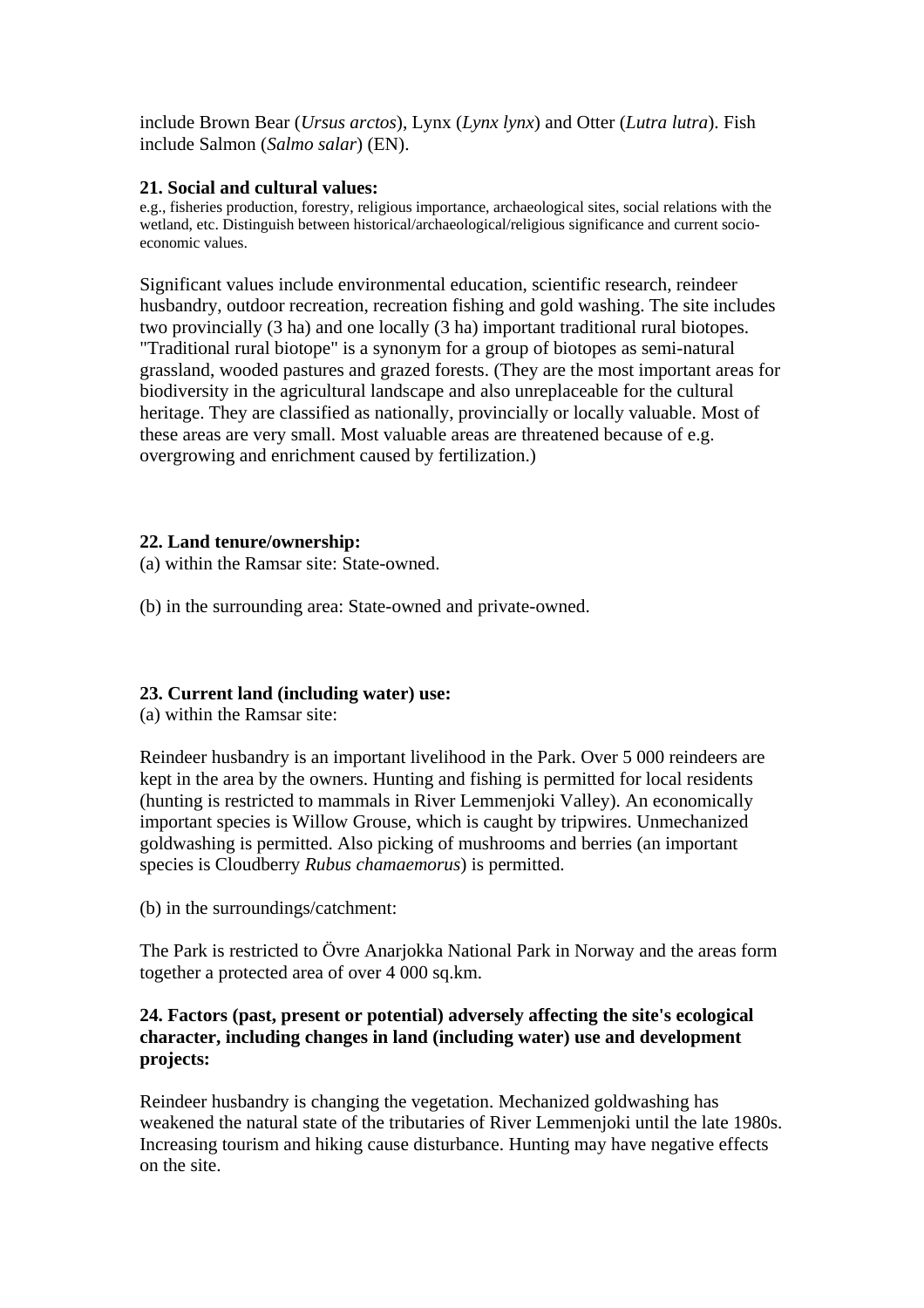#### **25. Conservation measures taken:**

List national category and legal status of protected areas, including boundary relationships with the Ramsar site; management practices; whether an officially approved management plan exists and whether it is being implemented.

The site is included in the Natura 2000 Network, designated both as SPA and SCI. Lemmenjoki National Park (285 484 ha) was established in 1956, extended in 1971and 1982. A master plan for the National Park was established in 1988. Restricted Areas have been established at Ravadasköngäs and at Naukusuo Mire, where access is prohibited from early May to mid July. Use of motor vehicles is permitted only for local residents. Mechanized gold washing is prohibited. The first part of the park was established long before the mire conservation programme existed and also the later parts have been included in programme of national parks, so there was no need to double the programmes in the site to get it protected.

# **26. Conservation measures proposed but not yet implemented:**

e.g. management plan in preparation; official proposal as a legally protected area, etc. Conservation of the Natura 2000 site outside the already protected areas will be carried out under the Nature Conservation Act.

#### **27. Current scientific research and facilities:**

e.g., details of current research projects, including biodiversity monitoring; existence of a field research station, etc.

The breeding bird fauna, lepidopteran fauna, flora and geology of the area have been studied intensively since the 1930s. The data is collected systematically by Kevo Research Station of Turku University as a part of Inari-Lapland's biological survey. A part of this material has been published as distribution maps (Kevo Notes and Reports from the Kevo Subarctic Station). A geological study has been carried out of the geomorphological formations of River Lemmenjoki Valley.

#### **28. Current conservation education:**

e.g. visitors' centre, observation hides and nature trails, information booklets, facilities for school visits, etc.

Various educational themes are carried out in the Park and it functions as an important education site for the Kevo Research Station of Turku University.

#### **29. Current recreation and tourism:**

State if the wetland is used for recreation/tourism; indicate type(s) and their frequency/intensity.

Northern Lapland Nature Centre is situated in Inari village. A nature cabin, two information points, a nature trail, camping sites, ten wilderness huts, boat transport services and over 40 km of marked trails have been constructed in the National Park. The Park had ca. 10 000 visitors in 2003. Licensed recreation fishing is permitted in certain areas.

#### **30. Jurisdiction:**

Include territorial, e.g. state/region, and functional/sectoral, e.g. Dept of Agriculture/Dept. of Environment, etc.